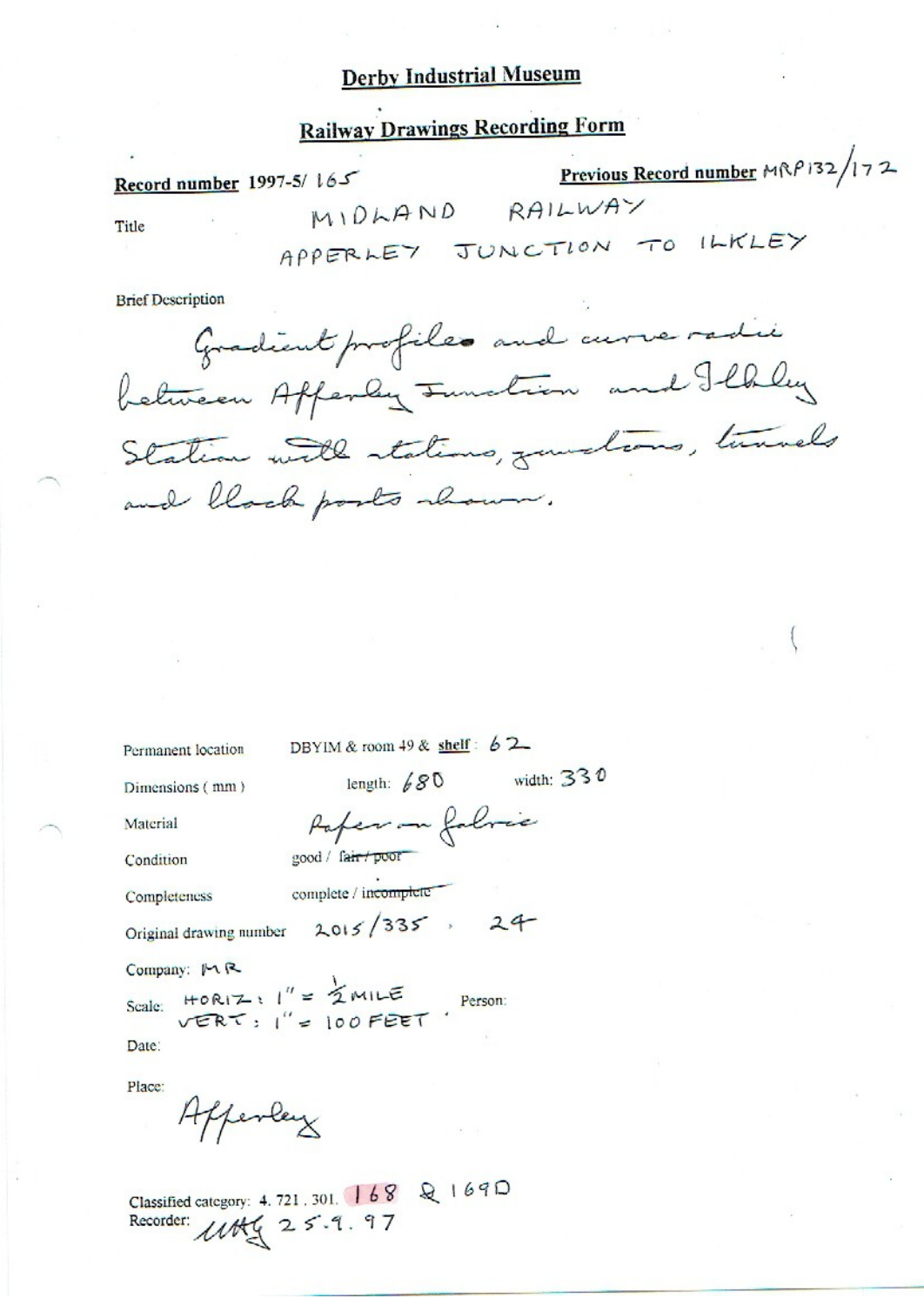# **Railway Drawings Recording Form**

Record number  $1971 - 384/353$ 

 $\cdot$ 

CATTELL او CATTELL<br>۱۵۱4 - Previous Record number

Title

**Brief Description** 

Ordnance morey map showing<br>railway from Otley to Slbley termines.

 $\rho \top \phi$ 

| Permanent location | DBYIM & room $49$ & shelf: $114$        |
|--------------------|-----------------------------------------|
| Dimensions (mm)    | width: $685$<br>length: $0 \ge 0$       |
| Material           | Paper                                   |
| Condition          | good / fair 7 poor                      |
| Completeness       | complete / incomplete                   |
|                    | Original drawing number $\rho$ H95/2420 |
| Company:           | وحمال                                   |
|                    | Person:                                 |
| Date: $1851$       |                                         |
| Place.             |                                         |
| Jebley             |                                         |
|                    |                                         |

Classified category: 4.721-301.  $168$ ,  $169A$ ,  $169O$ . Recorder:  $\mu$  $\mu$   $(2/7)\times 002$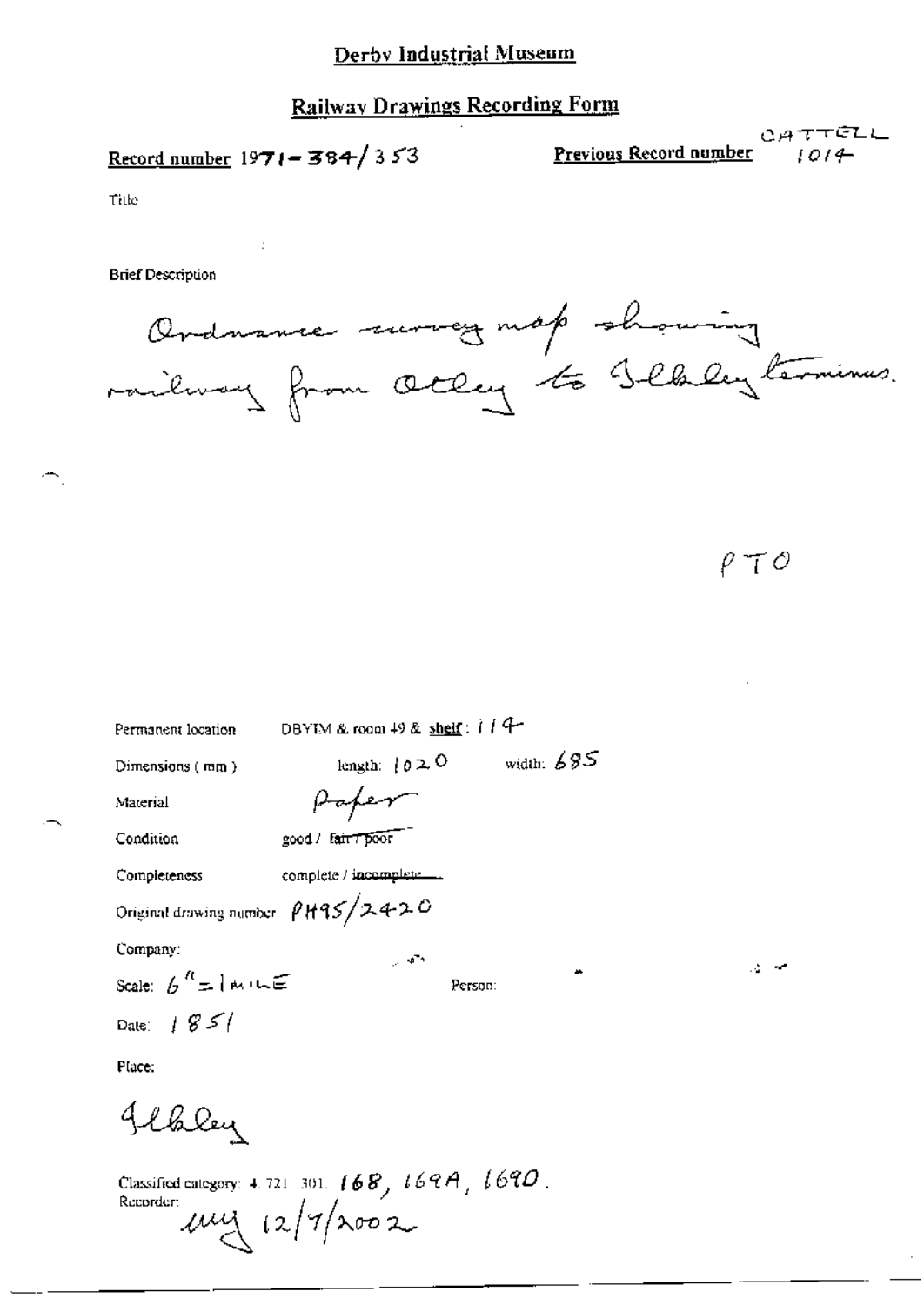### Railway Drawings Recording Form

 $\frac{\text{Record number}}{1971 - 384}$  351

**Previous Record number** (*0.12* Previous Record number

Title

**Brief Description** 

Ordnance wrong map showing proposed route of Guislay, Yerdon and Rawdon Railway with more radii. Mapcoversarea Kirbstell, Branchope, Otley.  $\rho$ ,  $\tau$ ,  $o$ 

| Permanent location                     | DBYIM & room $49$ & shelf: $114-$          |  |  |  |  |
|----------------------------------------|--------------------------------------------|--|--|--|--|
| Dimensions (mm)                        | width: 1000<br>iengībi $+3$ $\mathcal{SO}$ |  |  |  |  |
| Material                               | Paper                                      |  |  |  |  |
| Condition                              | good / fair + poor                         |  |  |  |  |
| Completeness                           | complete incomplete top right riving       |  |  |  |  |
| Original drawing number                |                                            |  |  |  |  |
| Company:                               |                                            |  |  |  |  |
| Scale: $\int_0^{H}$ = 1 Million        | Person:                                    |  |  |  |  |
| Date: $18475$<br>$18511$ militarities. |                                            |  |  |  |  |
| Place:                                 |                                            |  |  |  |  |

guirley

Classified category: 4, 721, 301,  $\sigma$  e  $_1$  162. $H_1$  168 $_1$  169 $\subset$ Recorder  $11449 + 12/7/2002$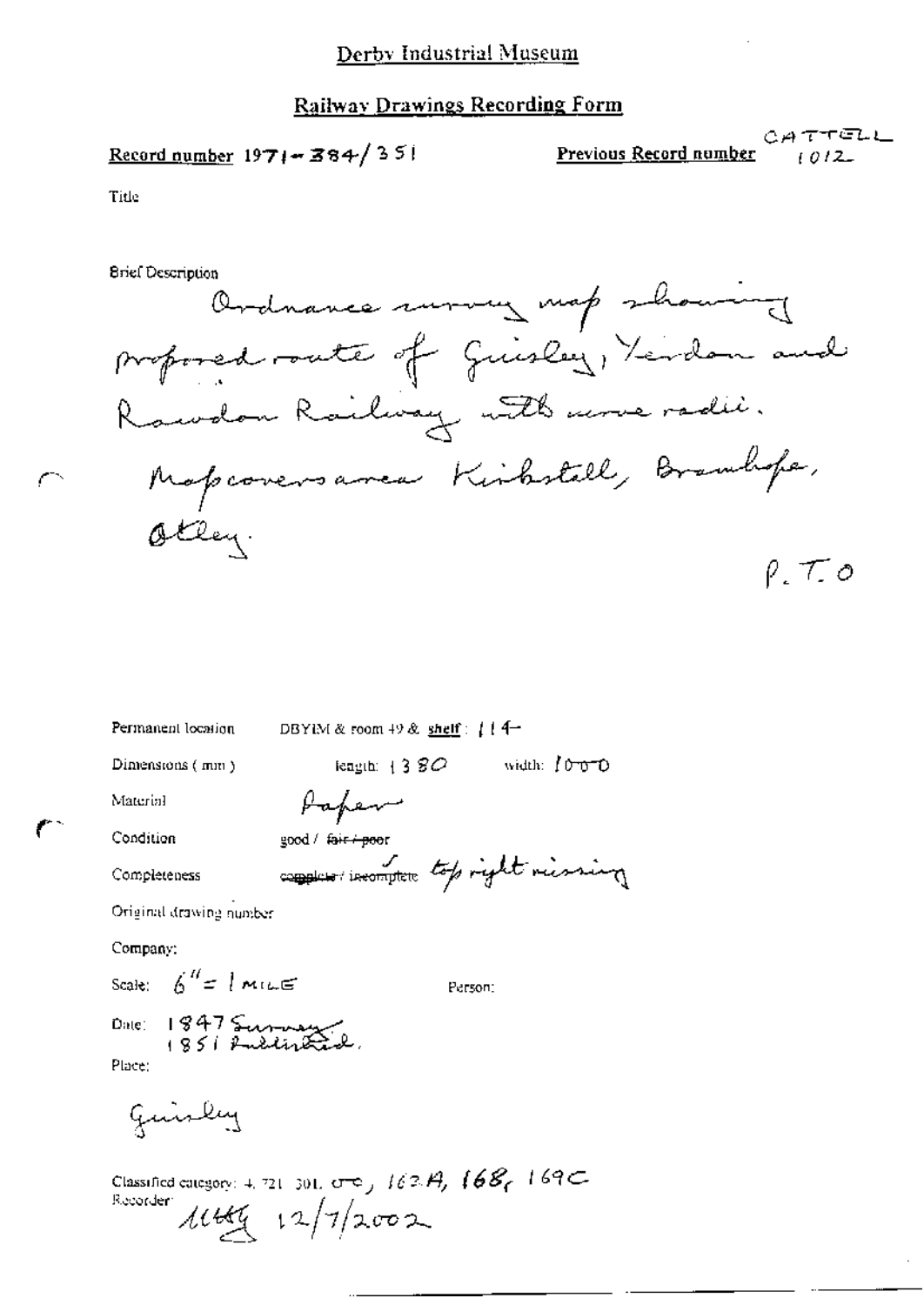## **Railway Drawings Recording Form**

## Record number 1997-5/ 4+7

Previous Record number HRP132/461

Title

÷.

Juiseley

**Brief Description** 

Ream of land adjacent to Station Hotel marked for purchase.

| Permanent location                                           | DBYIM & room 49 & shelf: $\vec{7}$ $\vec{7}$ |  |  |  |  |  |
|--------------------------------------------------------------|----------------------------------------------|--|--|--|--|--|
| Dimensions $(mn)$                                            | length: $520$ width: $525$                   |  |  |  |  |  |
| Material                                                     | Rafer on foloce                              |  |  |  |  |  |
| Condition                                                    | good / <del>fair / poor –</del>              |  |  |  |  |  |
| Completeness                                                 | complete / incomplete                        |  |  |  |  |  |
| 532<br>Original drawing number                               |                                              |  |  |  |  |  |
| Company: MR                                                  |                                              |  |  |  |  |  |
| Scale: $1'' = 40$ Feety<br>Person. $\mathcal{L} \mathcal{D}$ |                                              |  |  |  |  |  |
| Date: $Q$ ult 1890                                           |                                              |  |  |  |  |  |
| Place:                                                       |                                              |  |  |  |  |  |
| Juinley                                                      |                                              |  |  |  |  |  |

Classified category. 4.721.301.168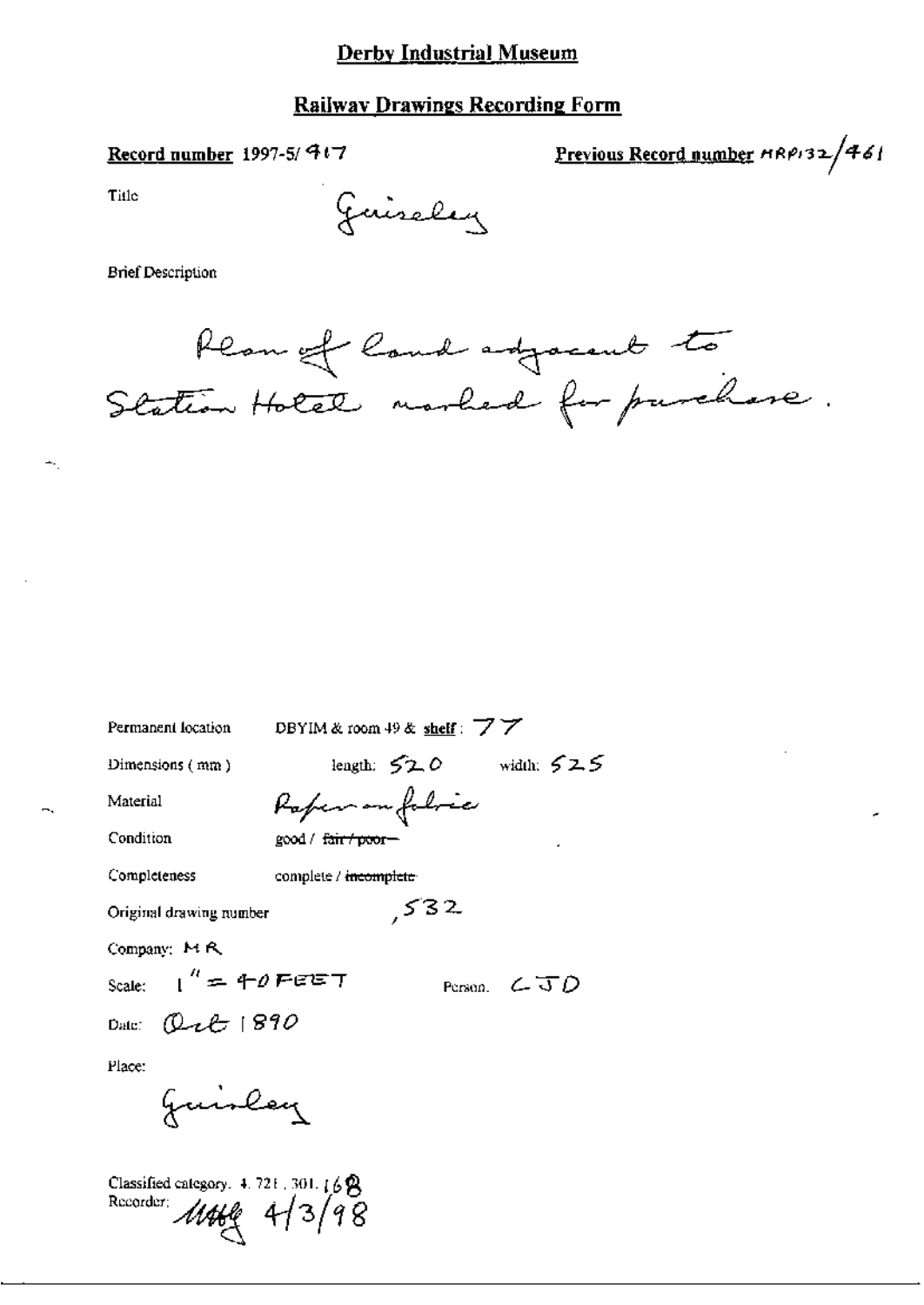#### **Railway Drawings Recording Form**

#### Record number 1997-5/ $606$

<u>Previous Record number</u>  $\mu$ RP132/681

Title

**Brief Description** 

Plan et roads, buildings, watercourses polts at grean Bottom. Roads - omige Buildings - find Fecut parise lines alming proposed (?) route of track across roads & buildings.

Permanent location

DBYIM & room  $49$  & shelf:  $88$ 

Dimensions (min.)

length:  $224-0$  width:  $990$ 

Person:

Material Condition

Poferombolnic good / Tarr 7 poor

Completeness

complete / incomplete....

Original drawing number  $89/2143$ 

Company:  $M R$ 

Scale:  $1'' = 40$  FEET

Date:

Place:

Juiseley

Classified category: 4, 721, 303, 16 B. Recorder:

1146 18/9/1998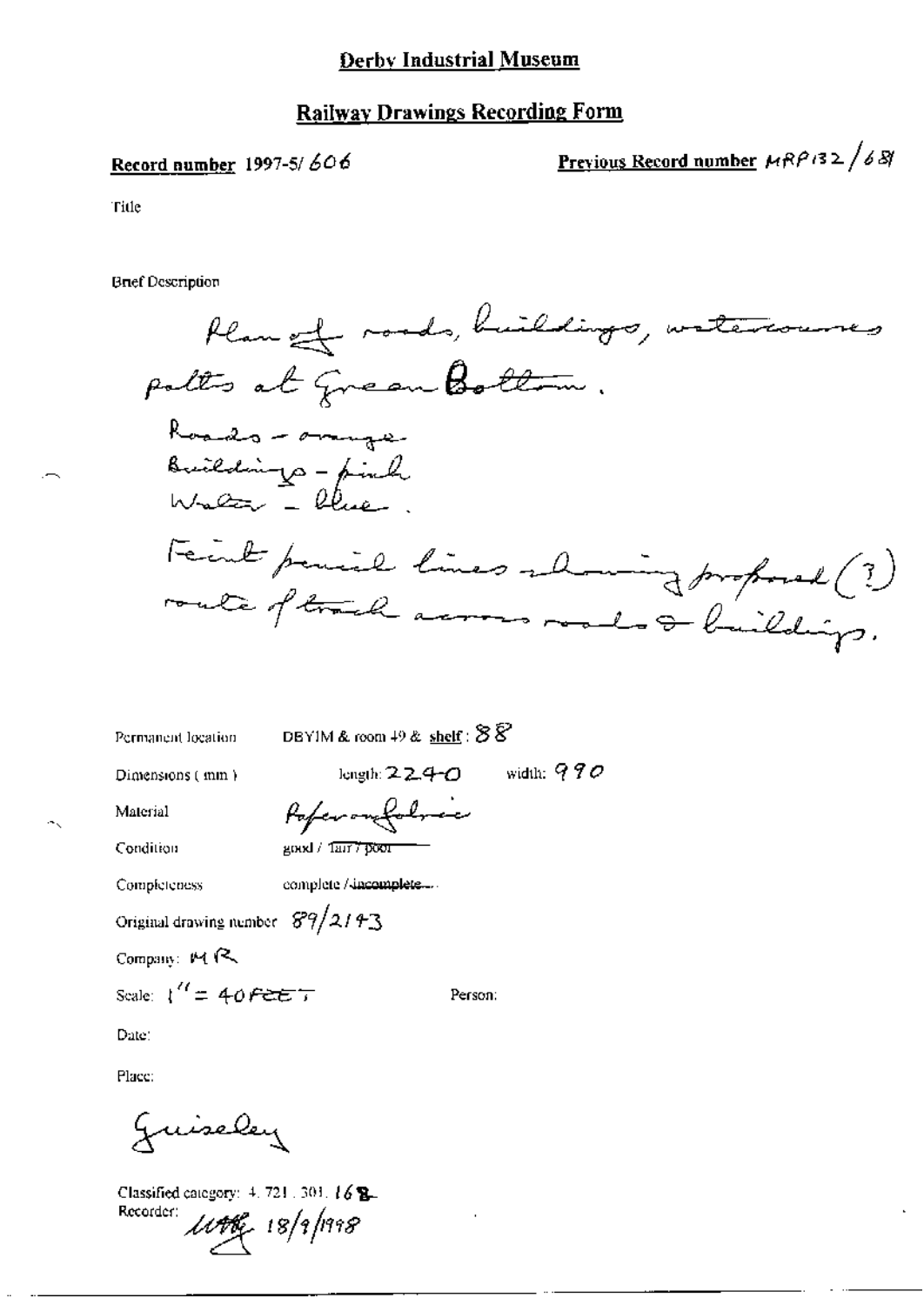### **Railway Drawings Recording Form**

Record number 1997-5/1037

Previous Record number  $\mu$ RP132/1169

Title

Guisley

**Brief Description** 



Person<sup>-</sup>

Permanent location

DBYIM & room 49 & shelf:  $136$ 

Dimensions (mm)

 $length: 500$ 

width:  $32.5$ 

Material Condition

Perferangaloic good / <del>fair / po</del>or

Completeness

complete / incomplete...

Original drawing number  $3/5/24$ 

Company:

Scale:  $1'' = 40$  Fee T

Date:

Place:

Juisley

Classified category: 4, 721, 301 168 Recorder:

 $1002 + 19/12000$